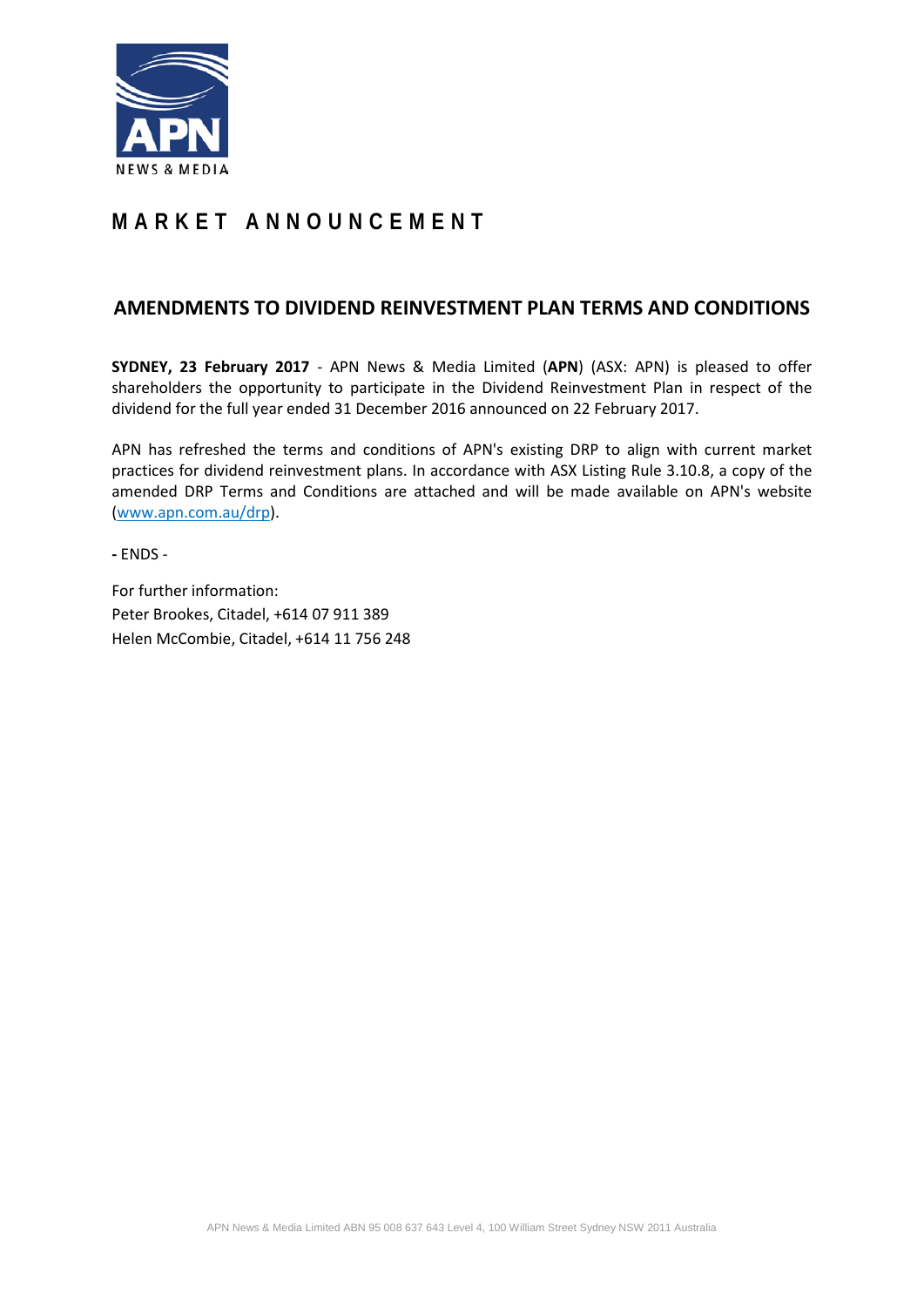

## DIVIDEND REINVESTMENT PLAN Terms and Conditions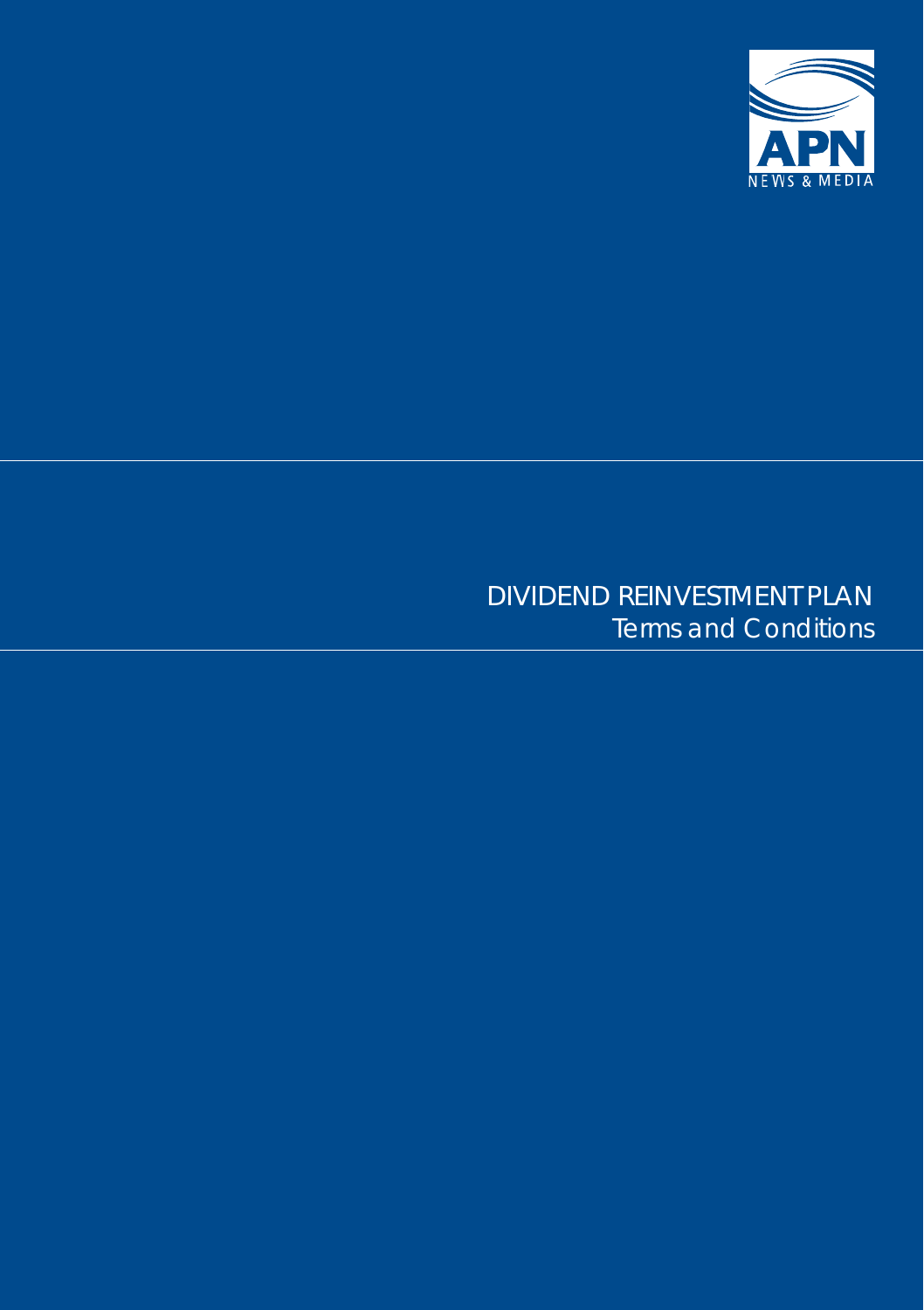APN News & Media Limited ABN 95 008 637 643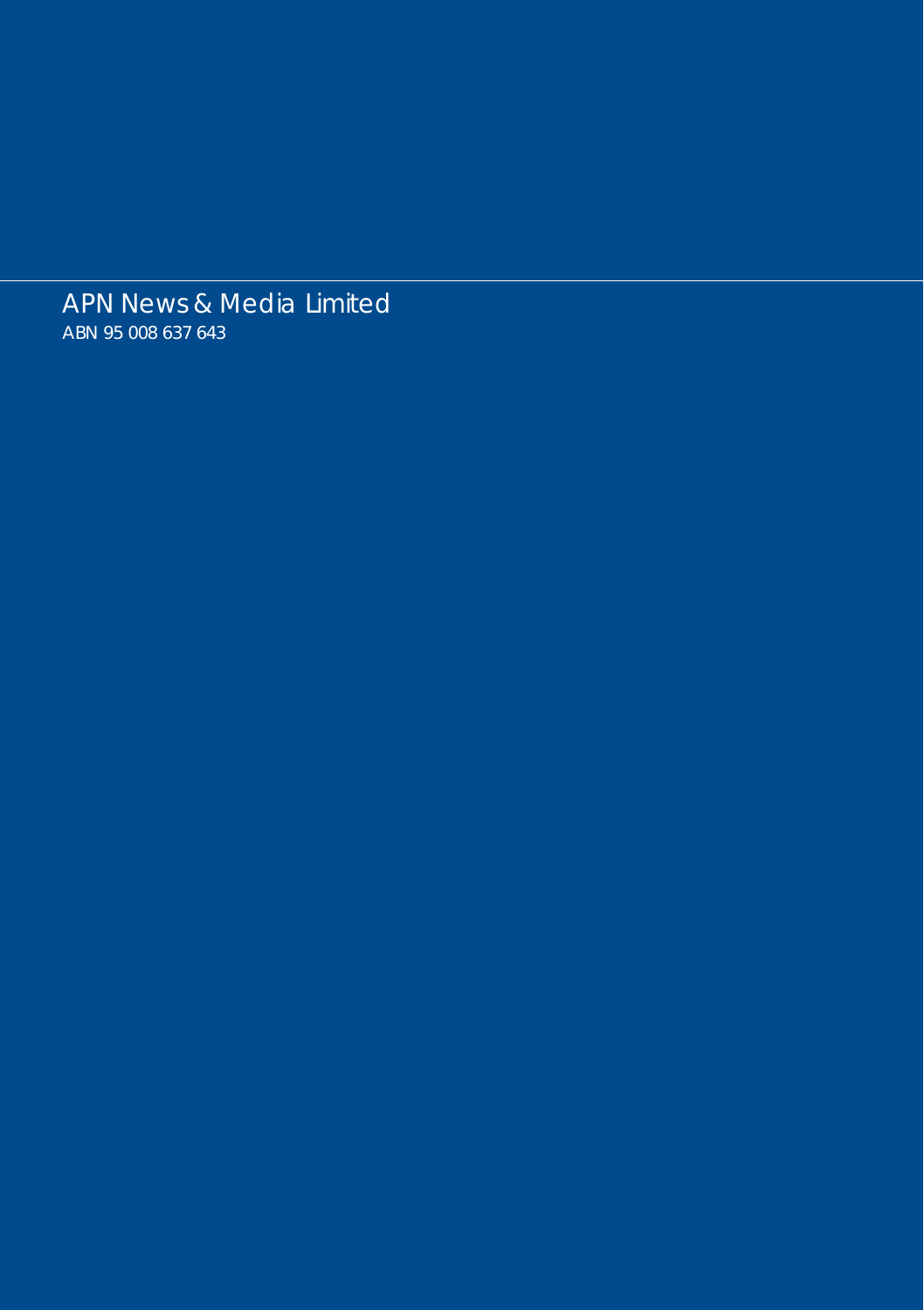# **DIVIDEND REINVESTMENT PLAN**

## Terms and Conditions

#### **1. INTERPRETATION**

1.1 In these Terms and Conditions, unless the context otherwise requires:

**APN** means APN News & Media Limited (ABN 95 008 637 643);

**Application** means an application by an Eligible Shareholder to become a Participant, to vary participation or to terminate participation in the DRP;

**Application Form** means a written application to participate in the DRP signed by an Eligible Shareholder (or, in the case of joint holdings, each Eligible Shareholder) in a form prescribed or approved by the Directors from time to time, which form may be combined with or form part of any other form or notice;

**ASX** means ASX Limited or the securities market which it operates, as the case may be;

**Constitution** means the constitution of APN;

**Directors** means the directors for the time being of APN;

**DRP** means the Dividend Reinvestment Plan embodied in these Terms and Conditions;

**Eligible Shareholder** means a person registered as the holder of at least the minimum number of Shares as specified by the Directors (if any) from time to time (other than a person with a registered address in any place where, in the opinion of the Directors, participation or the making of an offer or invitation to participate in the DRP would require the issue of a prospectus under foreign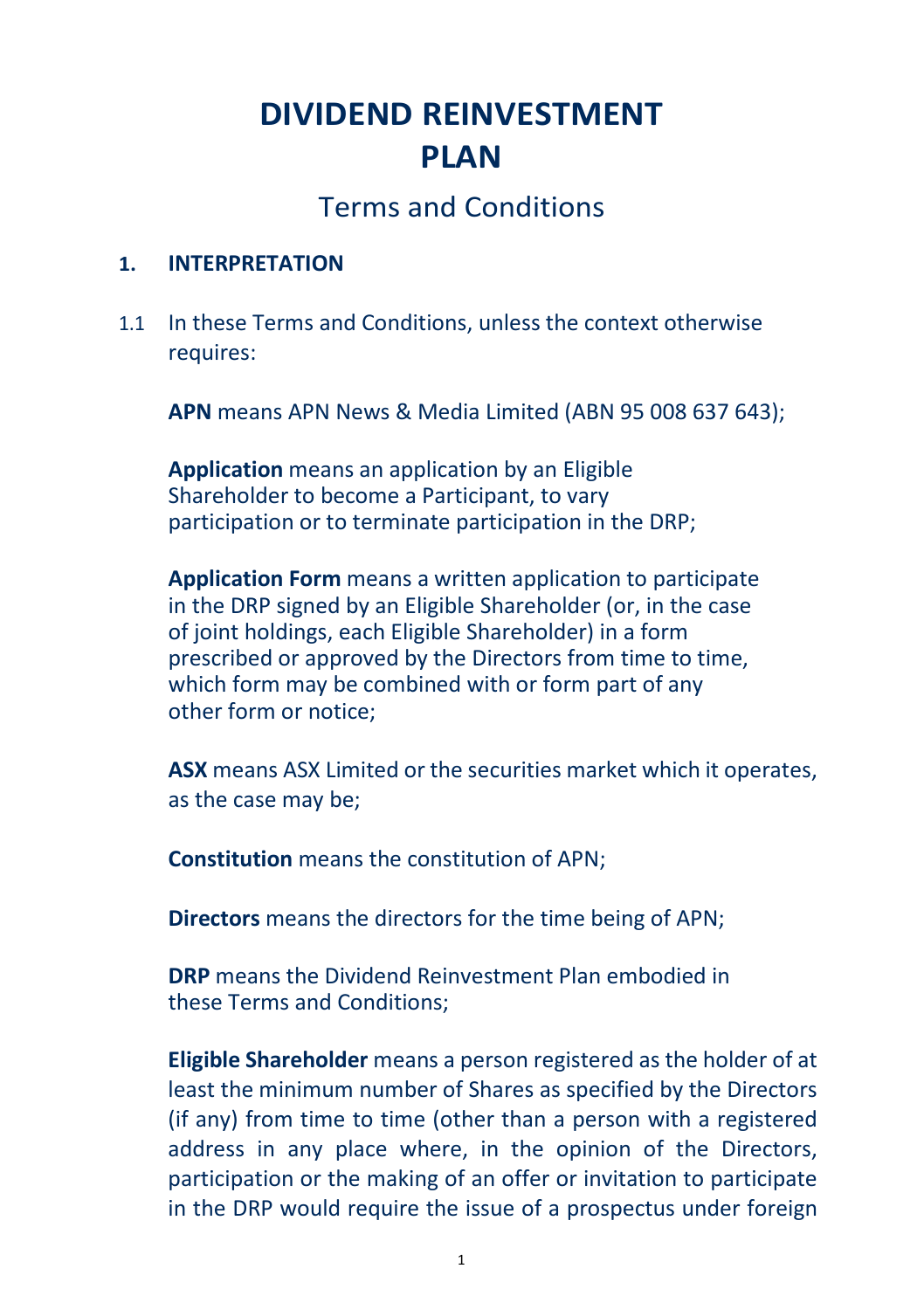law or other regulatory compliance which the Directors determine to be excessive or impracticable);

**Participant** means an Eligible Shareholder whose Application has been accepted for the purposes of the DRP;

**Participating Shares** means Shares participating in the DRP;

**Plan Account** means an account in the name of a Participant established by APN pursuant to Clause 5.2;

**Shareholder** means a person (including a corporation) registered as holding Shares;

**Shares** means fully paid ordinary shares in the capital of APN; and

**Terms and Conditions** means these terms, provisions and conditions of the DRP as may be amended from time to time pursuant to Clause 14.

- 1.2 The singular includes the plural and vice versa and a reference to a gender includes other genders.
- 1.3 A reference to a person includes a corporation, firm or body of persons recognised by law and that person's successors, assignees and legal personal representatives.
- 1.4 Words importing any gender shall include all genders.
- 1.5 Where a Shareholder has, in respect of distinct numbers of Shares held by him/her, separate holder numbers, he/she shall, for the purpose of these Terms and Conditions, be deemed to be a separate and distinct Shareholder in relation to each such holder number and the Shares from time to time allocated to that holder number.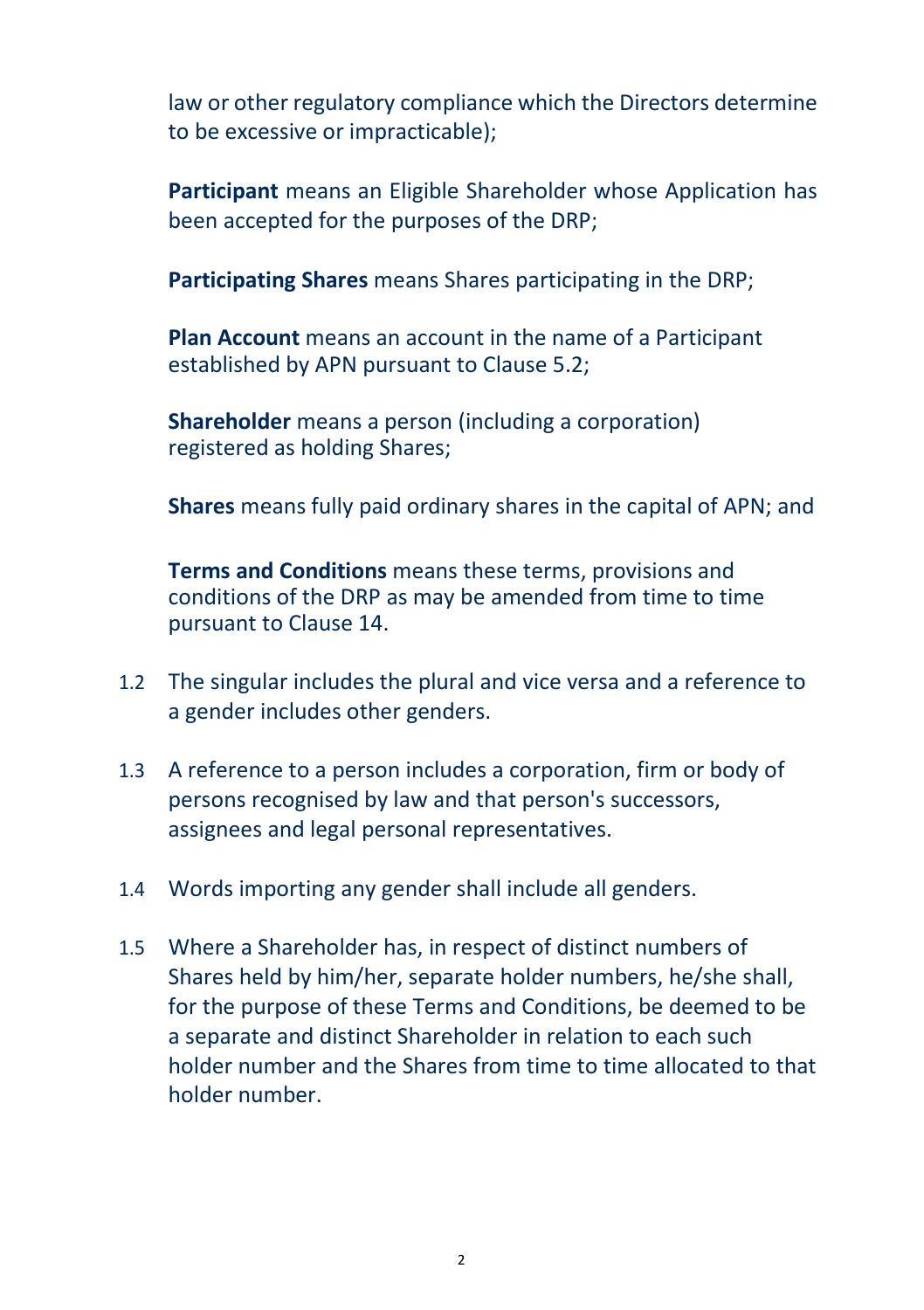#### **2. PARTICIPATION IN THE DRP**

#### **Participation**

- 2.1 Participation in the DRP is optional and non-transferable and shall be subject to these Terms and Conditions.
- 2.2 Any Eligible Shareholder may apply to participate in the DRP.
- 2.3 Participation in the DRP may, subject to these Terms and Conditions, be varied or terminated by an Eligible Shareholder at any time.

#### **Multiple holdings**

2.4 If an Eligible Shareholder has more than one holding of Shares, an Application Form may be lodged for each shareholding account, and each shareholding account of an Eligible Shareholder will be treated separately for the purposes of the DRP.

#### **Director discretion**

2.5 The Directors are entitled to make a final determination as to whether any particular holder of Shares is an Eligible Shareholder within the Terms and Conditions of the DRP or not, and to change any such determination, as and when they see fit. In making this determination, the Directors may consider, among other things, whether such participation would or may be impracticable, impossible or illegal and if there is any actual or anticipated inconvenience or expense in allowing, or investigating the possibility of allowing, such participation.

### **3. APPLICATION TO PARTICIPATE**

- 3.1 Application to participate in the DRP by an Eligible Shareholder shall be made by completing an Application Form.
- 3.2 The Directors may in their absolute discretion accept or refuse any Application.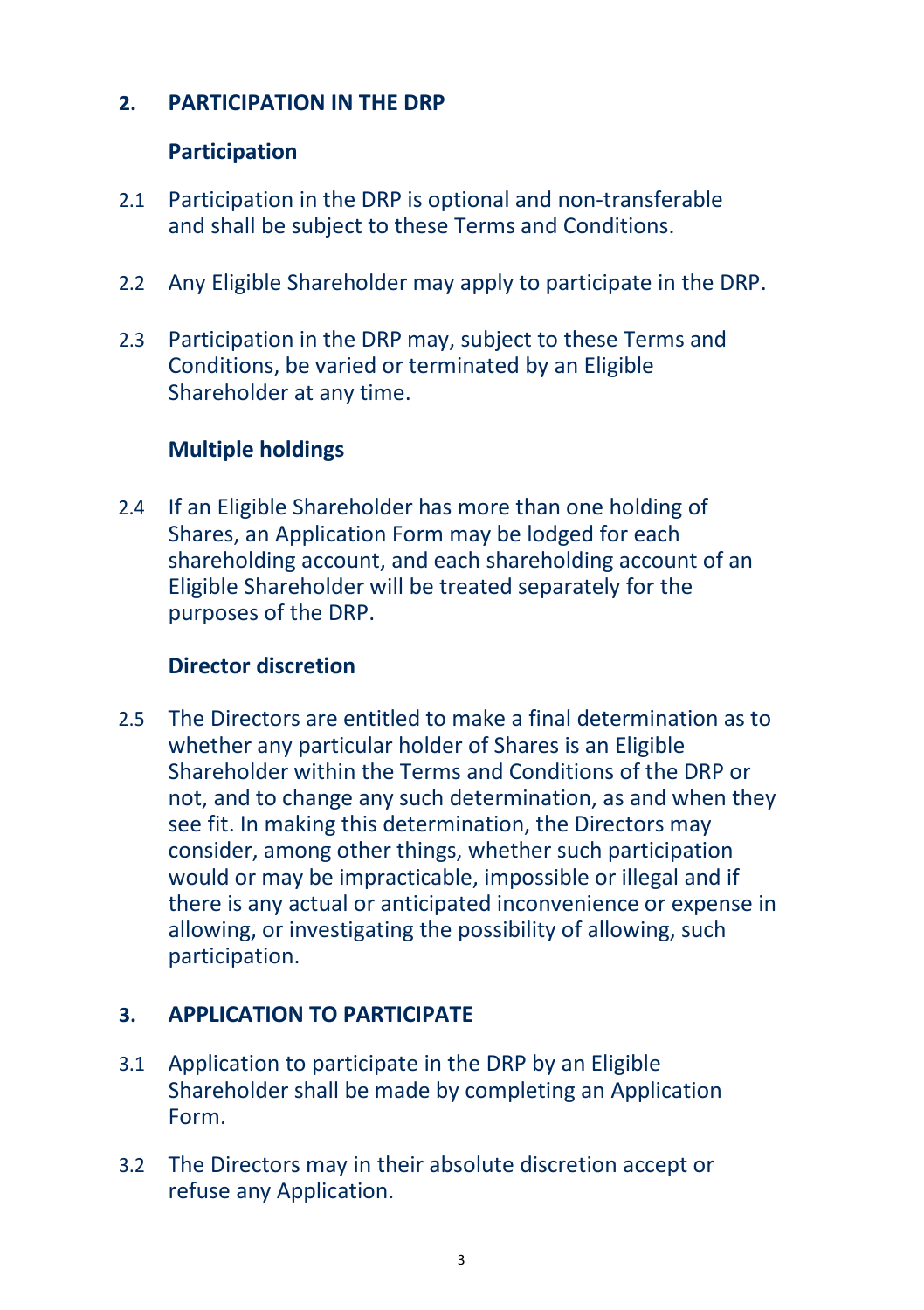- 3.3 Each Application accepted will be effective in respect of the first dividend payment after receipt of the Application, provided it is received no later than the next business day after the record date for that dividend (or by such later date approved by the Directors from time to time).
- 3.4 APN will record for each Participant particulars of:
	- (a) the name and address of the Participant; and
	- (b) the number of Participating Shares held by the Participant from time to time,

and APN's records will be conclusive evidence of the matters so recorded.

### **4. EXTENT OF PARTICIPATION**

4.1 An Eligible Shareholder may participate in the DRP in respect of all the Shares registered in his/her name (**full participation**) or in respect of some of the Shares registered in his/her name (**partial participation**).

### **Shareholder's election**

- 4.2 An Eligible Shareholder shall specify on the Application Form the extent to which he/she wishes to participate in the DRP by:
	- (a) indicating full participation; or
	- (b) indicating the number of Shares he/she wishes to participate in the DRP for partial participation.
- 4.3 Under full participation all Shares registered in the Participant's name at the time of commencement of the full participation and all Shares subsequently registered in the Participant's name from time to time (including Shares issued pursuant to the DRP) will participate in the DRP, subject to any notice to the contrary being given under Clause 10.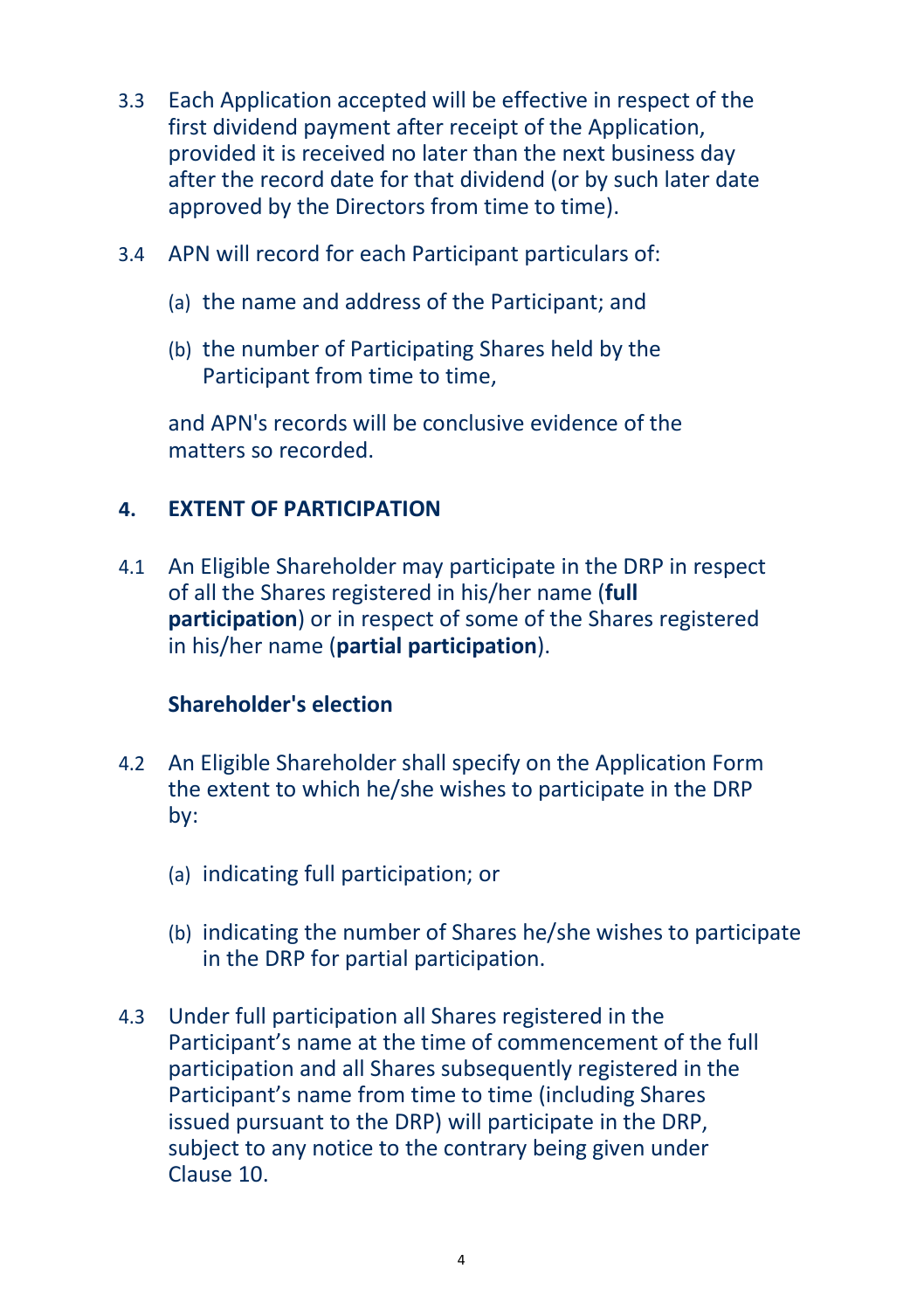- 4.4 Under partial participation, only that number of Shares indicated by the Participant for participation in the DRP will participate in the DRP. Any Shares held by the Participant over and above that number (including those acquired under the DRP) will not be Participating Shares.
- 4.5 Application Forms received by APN which do not indicate the extent of participation may, without notice to the Eligible Shareholder and at the discretion of the Directors, be rejected or may be deemed by APN to be Applications for full participation. APN shall not be liable to the Eligible Shareholder for any loss, damage or claim in respect of either the Eligible Shareholder's participation or non-participation as the case may be pursuant to the exercise by APN of its discretion.
- 4.6 Application Forms received by APN which indicate a number of Participating Shares in excess of the number of Shares held by the Eligible Shareholder making the Application shall be deemed to be Applications for full participation until such time as the number of Shares held exceeds the number of Participating Shares indicated.

#### **Directors may impose limits**

4.7 The Directors may determine a maximum limit on participation either in aggregate or for each Participant, and may determine a minimum number of Shares or subscription amount which must be met before a Participant may participate in the DRP. In the absence of such a determination there is no limit on participation.

### **5. OPERATION OF DRP**

- 5.1 To give effect to the DRP, the Directors may in their discretion determine in respect of any dividend whether to issue Shares or to purchase (on ASX or otherwise) and transfer Shares to each Participant (or some combination of issue and purchase).
- 5.2 An Eligible Shareholder who applies to participate in the DRP shall, in making such Application, be deemed to have directed APN to: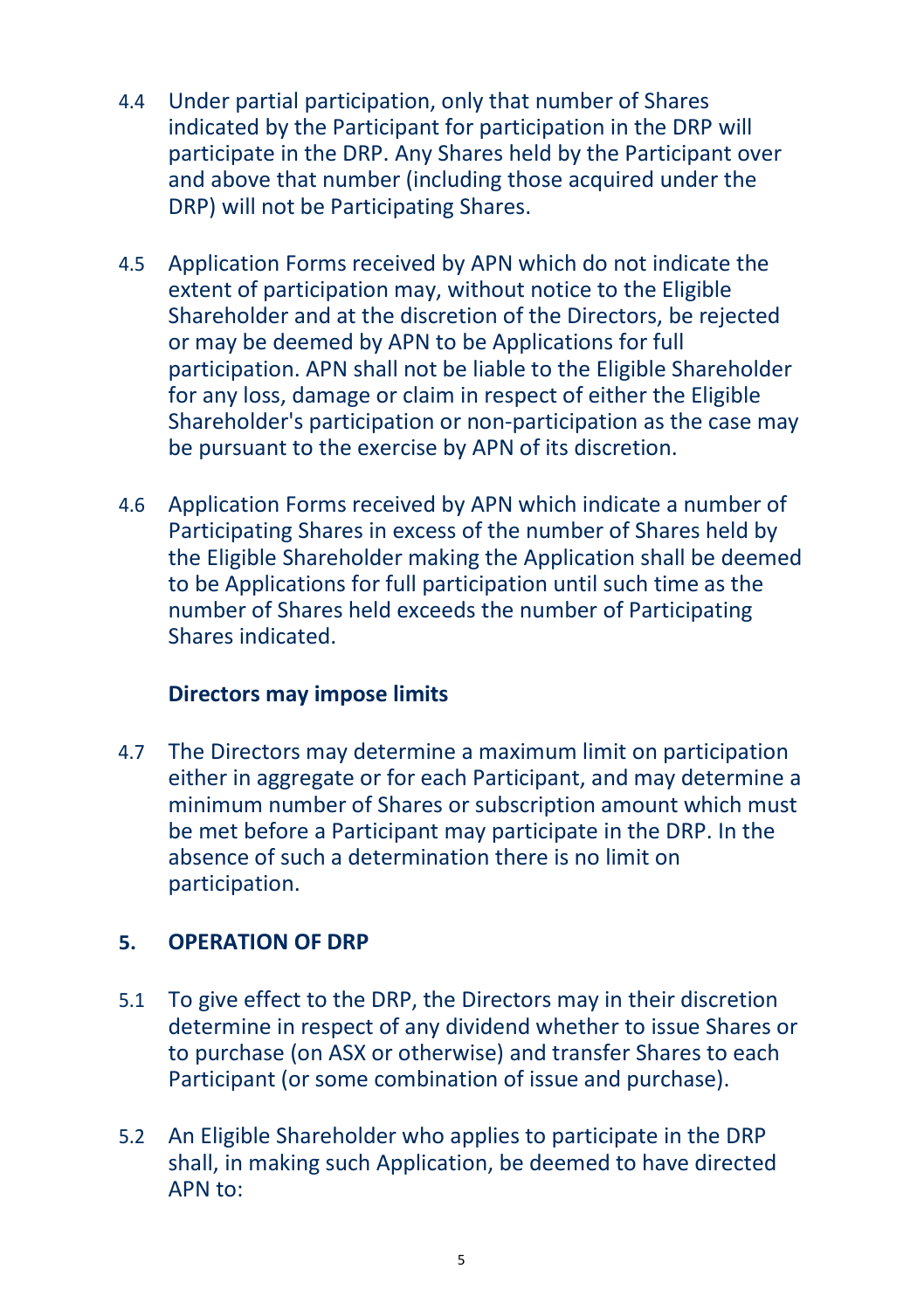- (a) pay into a Plan Account any moneys due to the Eligible Shareholder by way of dividend in respect of his/her Participating Shares (less any applicable withholding tax); and
- (b) apply such moneys towards subscription or purchase and transfer of Shares (as appropriate) for such number of Shares as is determined by the application of the formula set out in Clause 5.3.
- 5.3 For so long as there shall exist any Participating Shares, on each occasion that APN pays a dividend on Shares, the Directors shall allot or purchase and transfer (as appropriate) to each Participant that number of Shares that is the number ascertained by the following formula:

$$
\frac{(S \times D) + R}{C}
$$

where:

- **S** is the number of Participating Shares;
- **D** is the amount of the dividend paid to the Participant at the same time (less any applicable withholding tax) in respect of one Participating Share (expressed in terms of cents and fractions of cents);
- **R** is the residual cash balance (if any) from a previous dividend on the Participant's Participating Shares;

and

**C** is the price at which Shares are issued, being the weighted average sale price of all Shares sold on ASX during the five days of trading immediately following the record date for the determination of entitlement to the relevant dividend (**average sale price**), less a percentage discount (if any) determined by the Directors from time to time to be applied in calculating the price at which the Shares will be issued. If, in the opinion of the Directors, the average sale price calculated does not represent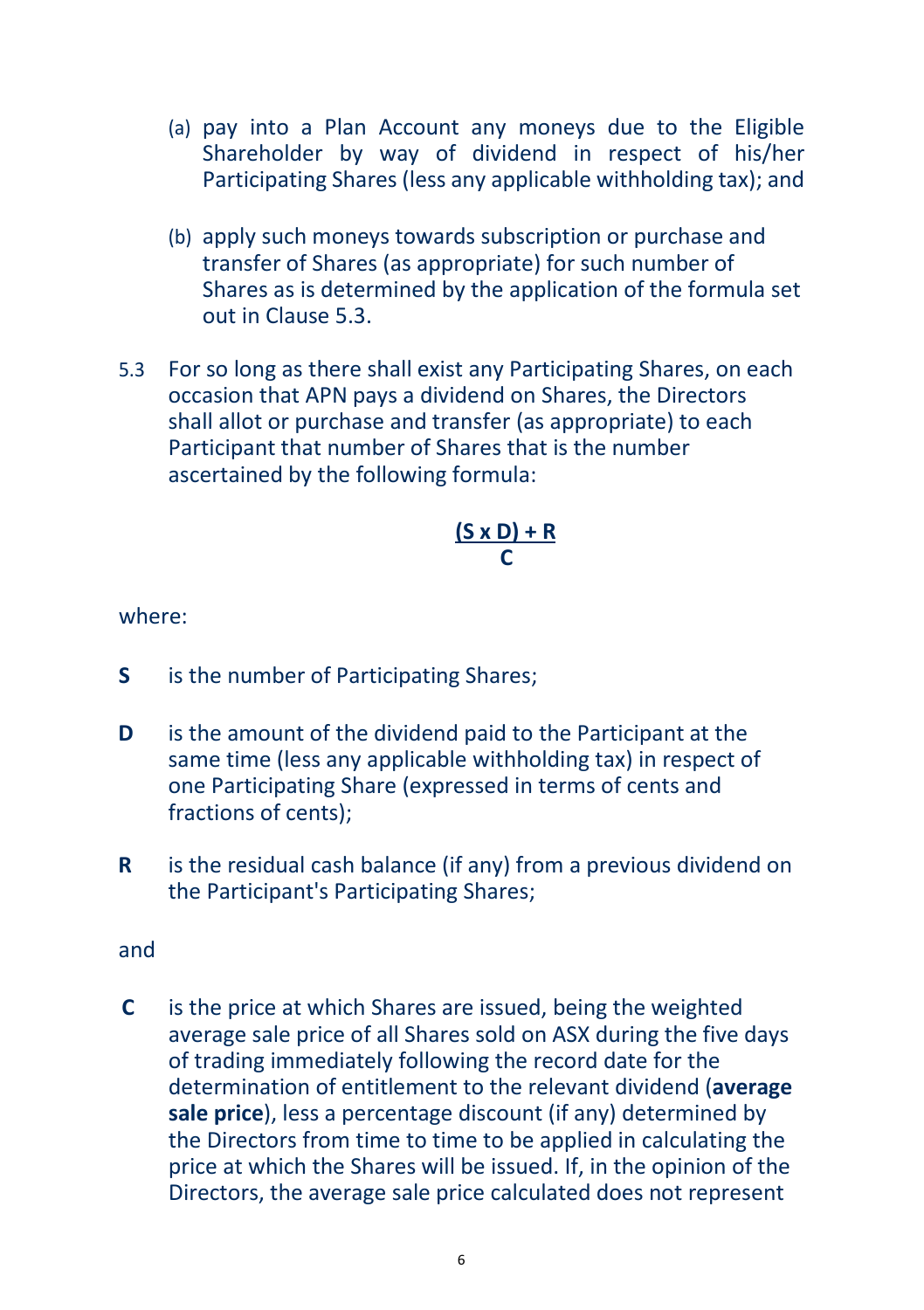the then fair market value of the Shares, then the average sale price will be the amount reasonably determined by the Directors in their absolute discretion.

5.4 Where a fraction of a Share results from the calculation required by Clause 5.3 that fraction shall be rounded down to the nearest whole number and the remaining dividend will be carried forward as a residual cash balance on the Participant's Participating Shares. No interest is payable on a residual cash balance.

#### **6. SHARES ALLOTTED OR PURCHASED AND TRANSFERRED UNDER THE DRP**

- 6.1 Shares allotted under the DRP will be allotted in accordance with the Listing Rules of ASX.
- 6.2 Shares allotted or purchased and transferred (as appropriate) to Participants under the DRP will be fully paid and will rank equally in all respects with existing Participating Shares.
- 6.3 Shares allotted under the DRP will be registered on a register selected by APN being a register on which the Participant already holds Shares.
- 6.4 Holding Statements for the Shares allotted or purchased and transferred (as appropriate) to Participants under the DRP will be sent to each Participant following each allotment or purchase and transfer (as appropriate).

#### **7. UNDERWRITING**

7.1 APN may cause an issue of Shares under the DRP to be underwritten, wholly or partially, in respect of any one or more dividends on terms and conditions (including as to fees) determined by the Directors in their absolute discretion.

### **8. NO COST TO PARTICIPANTS**

8.1 No brokerage, commission, stamp duty, or other transaction costs will be payable by Participants in respect of any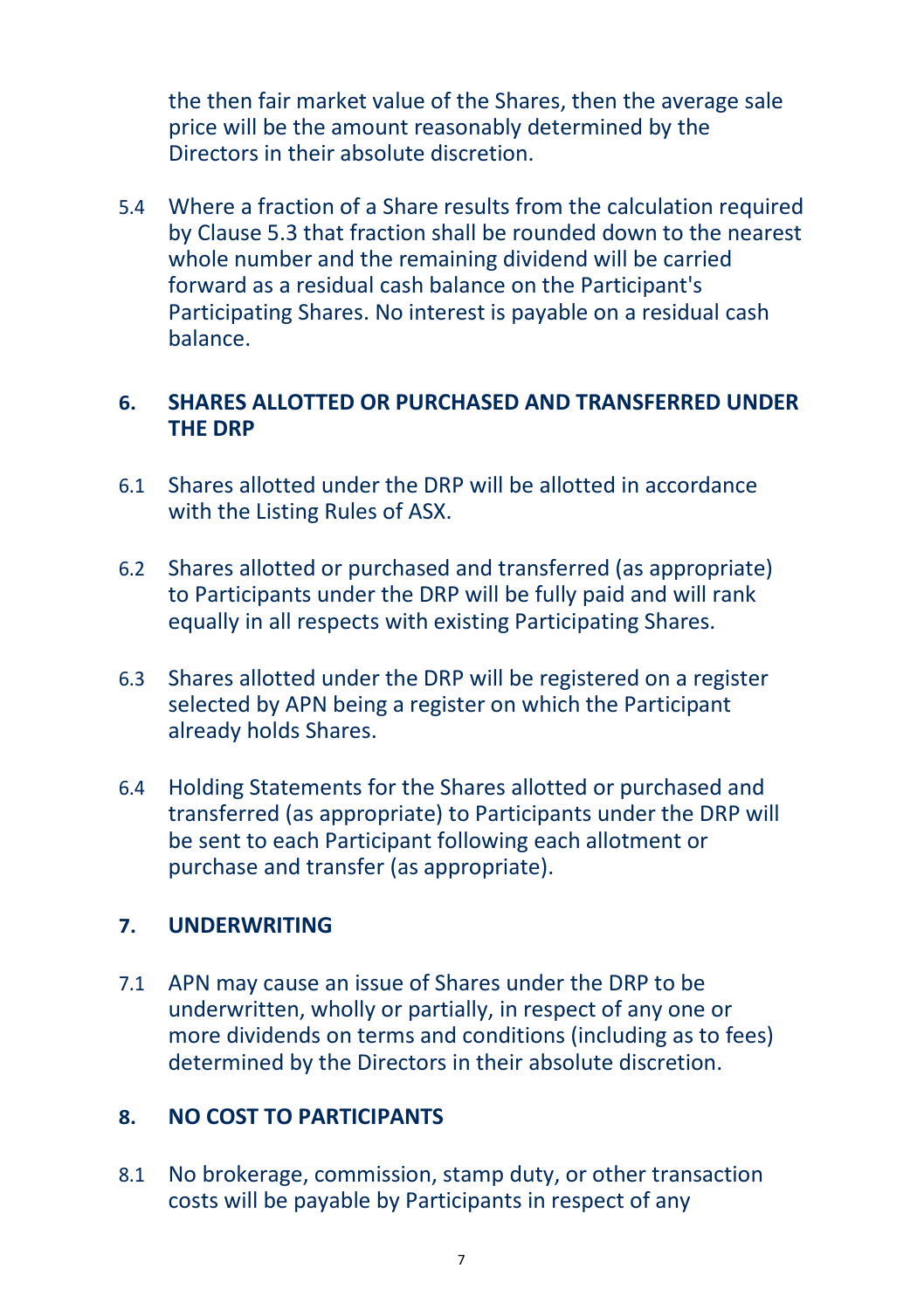allotment or purchase and transfer (as appropriate) of Shares under the DRP.

#### **9. STATEMENTS TO PARTICIPANTS**

- 9.1 After each allotment or purchase and transfer (as appropriate) made pursuant to Clause 5.3 APN must provide each Participant with a statement detailing as at the relevant allotment or transfer date (as appropriate):
	- (a) the number of the Participant's Participating Shares as at the record date for determination of entitlements to payment of dividends on Shares;
	- (b) the amount of dividend paid to the Participant in respect of his/her Participating Shares; and
	- (c) the number of Shares subscribed for and allotted under the DRP to the Participant on the date.

### **10. VARIATIONS TO OR TERMINATION OF PARTICIPATION**

#### **Variation**

- 10.1 A Participant may at any time give notice to APN to:
	- (a) increase or decrease the number of his/her Participating Shares; or
	- (b) terminate his/her participation in the DRP,

by lodging an Application Form or other notice in the form required by APN. To be effective for a forthcoming dividend, an Application Form, variation notice or termination notice must be received by APN no later than the next business day after the record date for that dividend (or by such later date approved by APN from time to time).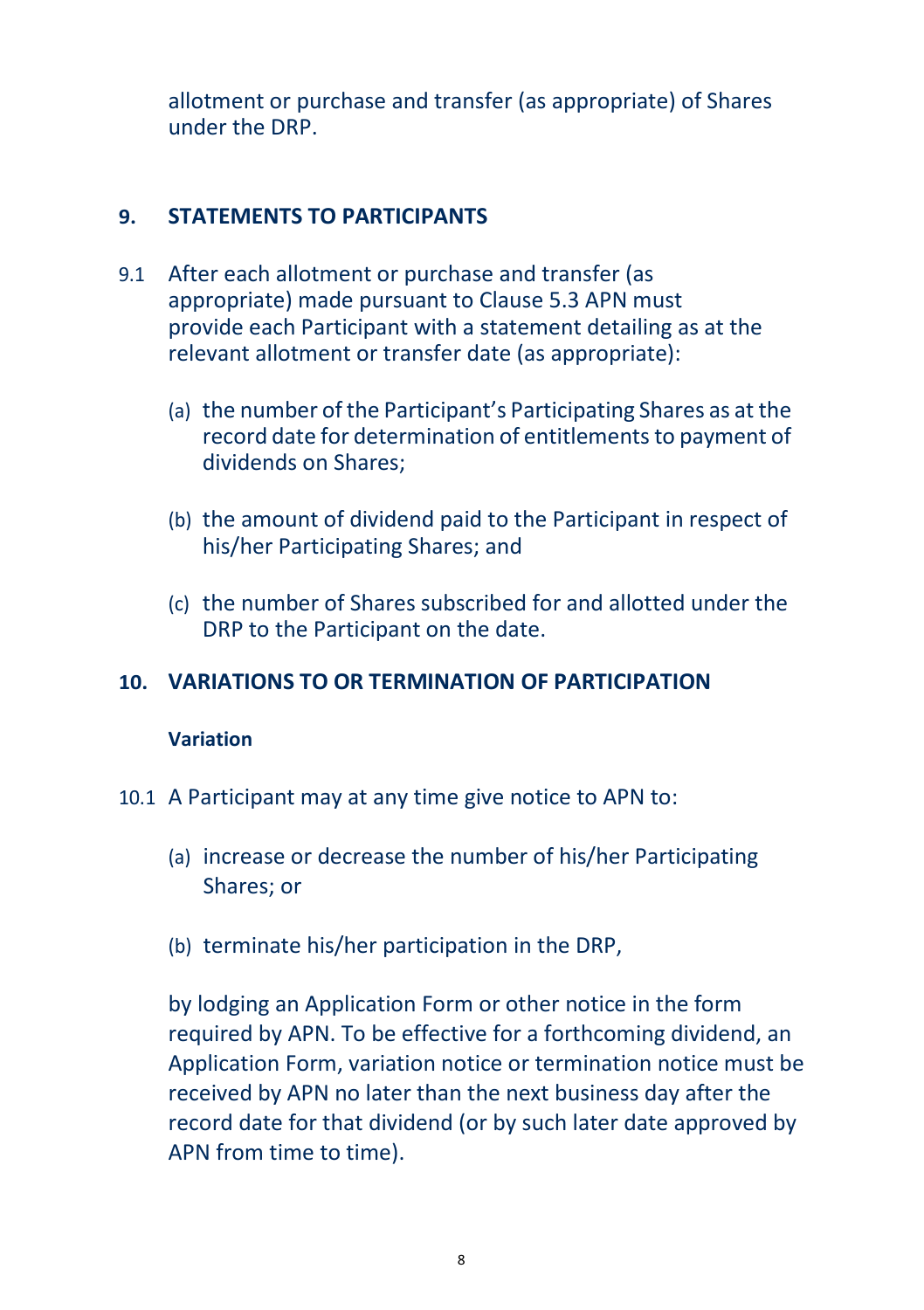#### **Effect of death**

10.2 If a Participant dies, participation by that Participant and any other Participants with whom the deceased was a joint Participant will be terminated, subject to Clause 12, upon receipt by APN of notice of death of the Participant.

#### **Effect of termination**

10.3 If a Participant terminates (or is deemed to have terminated) his/her participation in the DRP, the amount of any residual cash balance held on the Participant's behalf by APN will become the property of APN. It is in APN's sole discretion as to the use of the residual cash balance.

#### **11. REDUCTION OR TERMINATION WHERE NO NOTICE IS GIVEN**

- 11.1 Where a Participant transfers all of his/her holding of Shares without giving notice of termination of participation in the DRP, the Participant will be deemed to have given notice to terminate his/her participation in the DRP on the last date when APN registered a transfer or instrument of disposal of the Participant's Shares.
- 11.2 Where a Participant transfers Participating Shares those Participating Shares shall upon registration of such transfer cease to be Participating Shares.

#### **12. APPLICATIONS AND NOTICES**

- 12.1 Notices and applications must be in writing and in such form as APN may from time to time require.
- 12.2 Applications must be made and notices must be given by a Participant separately in respect of each holding of Shares identified by a separate holder number in the Register of Members of APN.
- 12.3 Applications and notices will be effective on receipt by APN subject to: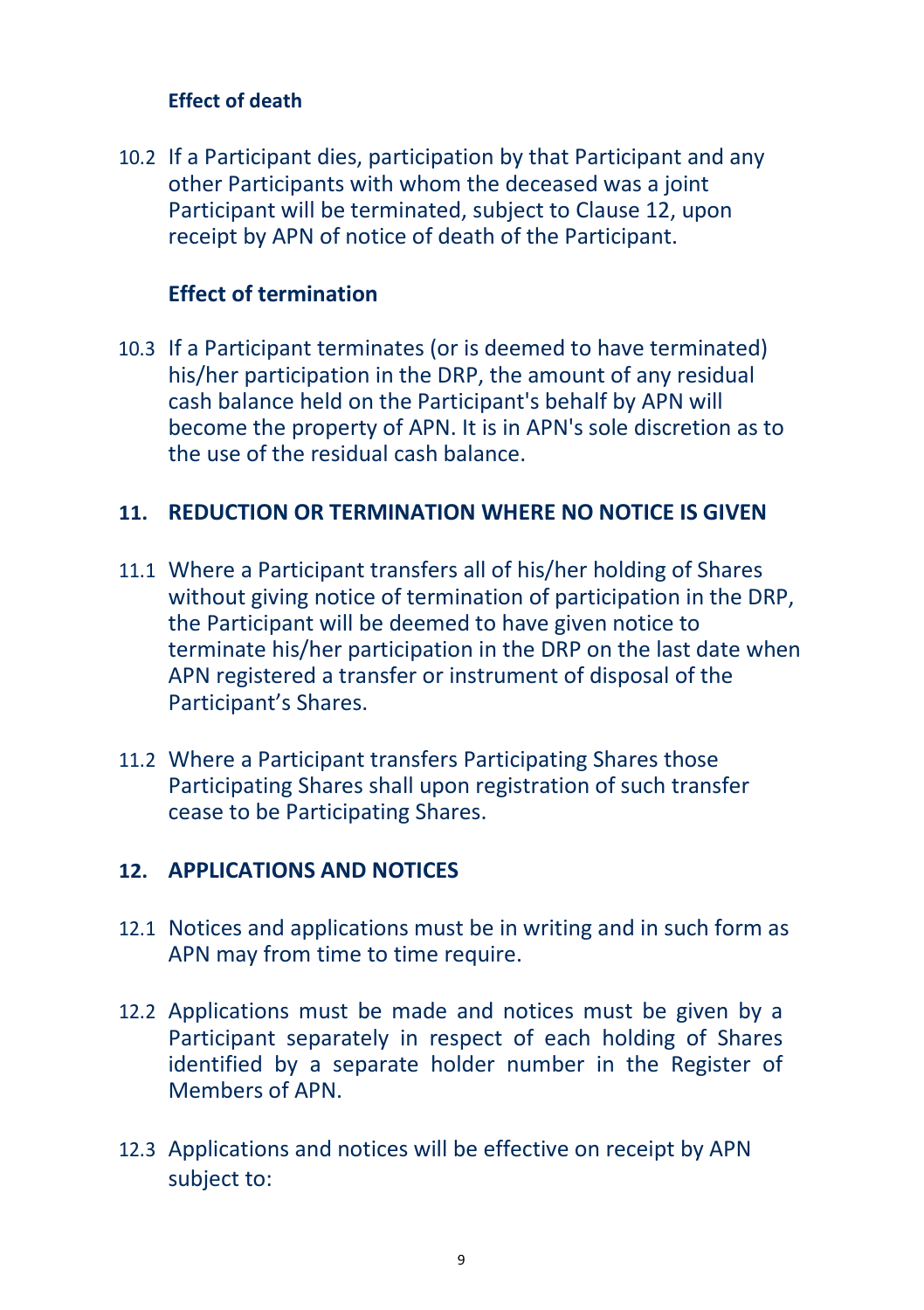- (a) these Terms and Conditions;
- (b) in the case of Applications, acceptance by APN;
- (c) subject to sub-clause (d), them being received by APN on or before the record date for determination of entitlements to payment of a dividend. Applications and notices received after the due date shall be deemed to have been received on the day following the next allotment or purchase and transfer (as appropriate) made pursuant to Clause 5.3; and
- (d) such other restrictions as to the period of notice required as APN may from time to time impose.

#### **13. STOCK EXCHANGE LISTING AND RULES**

- 13.1 APN will apply promptly for the Shares allotted under the DRP to be listed for quotation on the ASX.
- 13.2 The DRP is subject to the Listing Rules of ASX and to any rules for clearing and/or settlement which operate on the ASX from time to time (**Trading Rules**) and in the event of any inconsistency between the DRP and the Trading Rules, the Trading Rules will prevail.

### **14. MODIFICATION, SUSPENSION AND TERMINATION OF THE DRP**

- 14.1 The DRP may be modified, suspended or terminated by APN at any time on announcing to ASX.
- 14.2 If the DRP is suspended, the Directors may reinstate the DRP at any time by notice to Shareholders either on the terms of this DRP or with such changes as the Directors may determine.
- 14.3 If the DRP is modified or if the DRP is suspended and then later reinstated, unless APN notifies the Participant otherwise, each Participant will continue to participate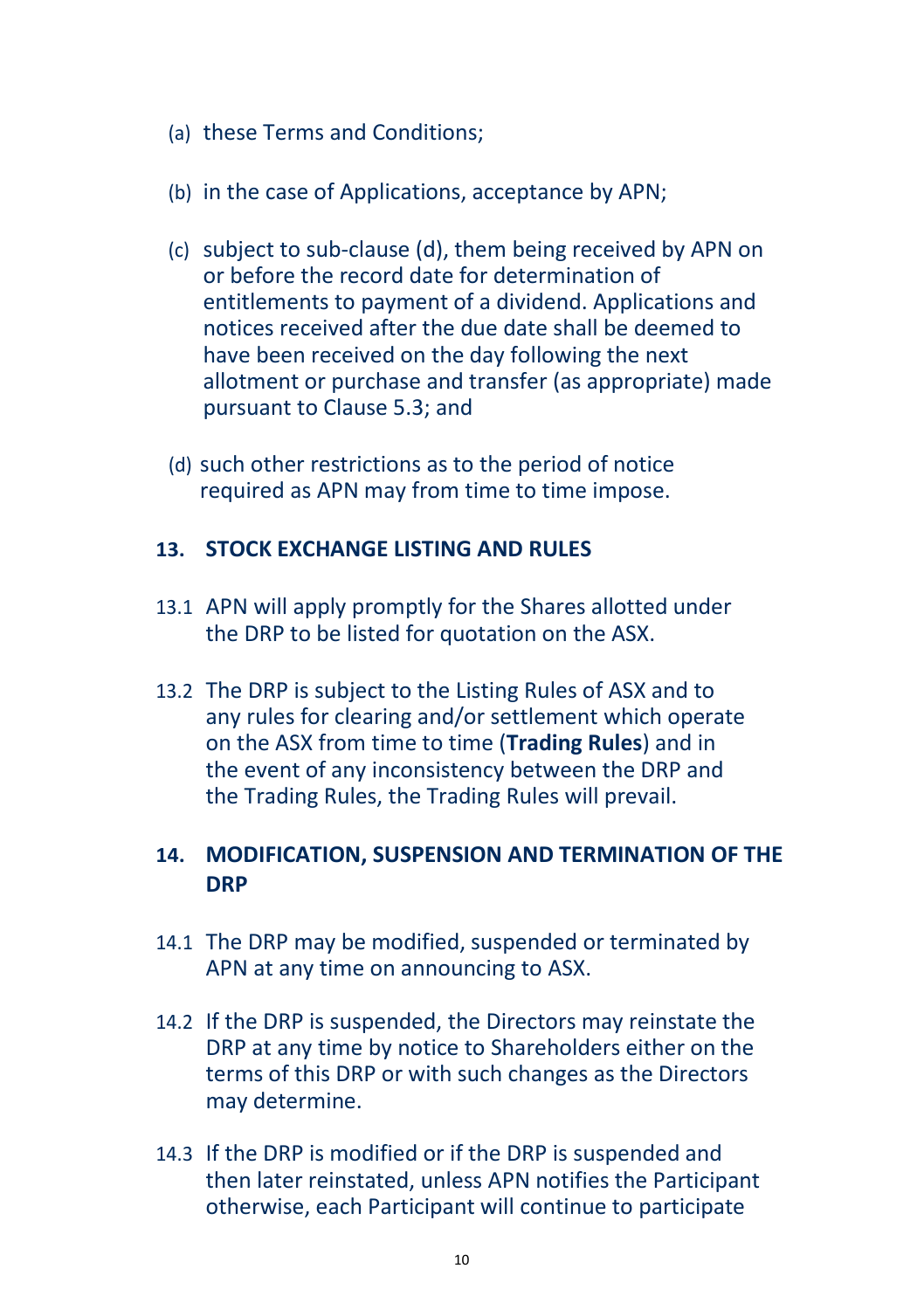in the DRP on the basis of the last notice given to APN pursuant to Clause 3 or Clause 10.

14.4 If the DRP is suspended or terminated, then any residual cash balance in the Participant's Plan Account will become the property of APN unless the Directors determine otherwise.

#### **15. ADMINISTRATION OF THE DRP**

- 15.1 The Directors have the power to determine procedures for administration of the DRP consistent with the Terms and Conditions of the DRP.
- 15.2 The Directors may settle in such manner as they think expedient any difficulties, anomalies or disputes which may arise in connection with, or by reason of, the operation of the DRP, whether generally or in relation to any Participant or any Participating Shares and the determination of the Directors shall be conclusive and binding on all Participants and other persons to whom the determination relates.
- 15.3 The Directors may delegate to any one or more persons, including APN's share registry, for such period and on such conditions as it may determine, the exercise of any of its powers or discretions arising under the DRP.

#### **16. GENERAL**

- 16.1 These Terms and Conditions shall be governed by, and construed in accordance with, the laws of New South Wales.
- 16.2 Participants are bound by the Terms and Conditions of the DRP as modified from time to time.
- 16.3 APN makes no representation or warranty as to any taxation advantages or other consequences of the DRP for a Participant and APN has no liability for any taxes or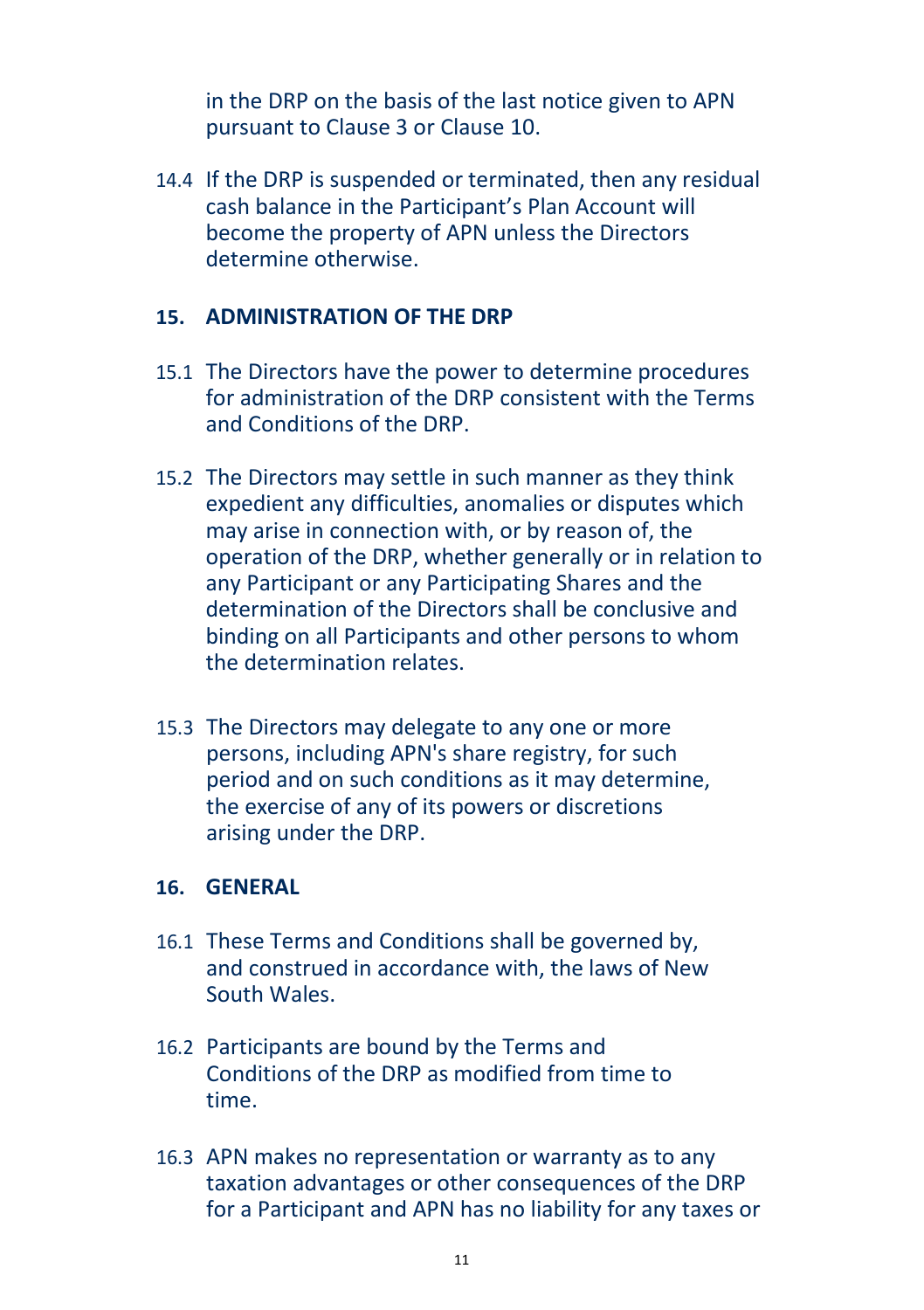other charges imposed on a Participant as a result of participating in the DRP or otherwise. Participants should obtain their own professional taxation advice, if required.

- 16.4 The Directors have the power to determine procedures for administration of the DRP consistent with these Terms and Conditions.
- 16.5 The Directors may in their discretion waive compliance with any one or more of these Terms and Conditions in relation to a Participant or all Participants and may delegate to any person or company any or all of their powers or discretions under the DRP as they see fit.
- 16.6 Any decision, calculation or determination by the Directors or APN under the DRP is, in the absence of manifest error, final and binding on all Participants.
- 16.7 Neither the Directors nor APN have any liability for any loss or damage incurred by any Participant in respect of participation in the DRP or its administration by APN or otherwise.